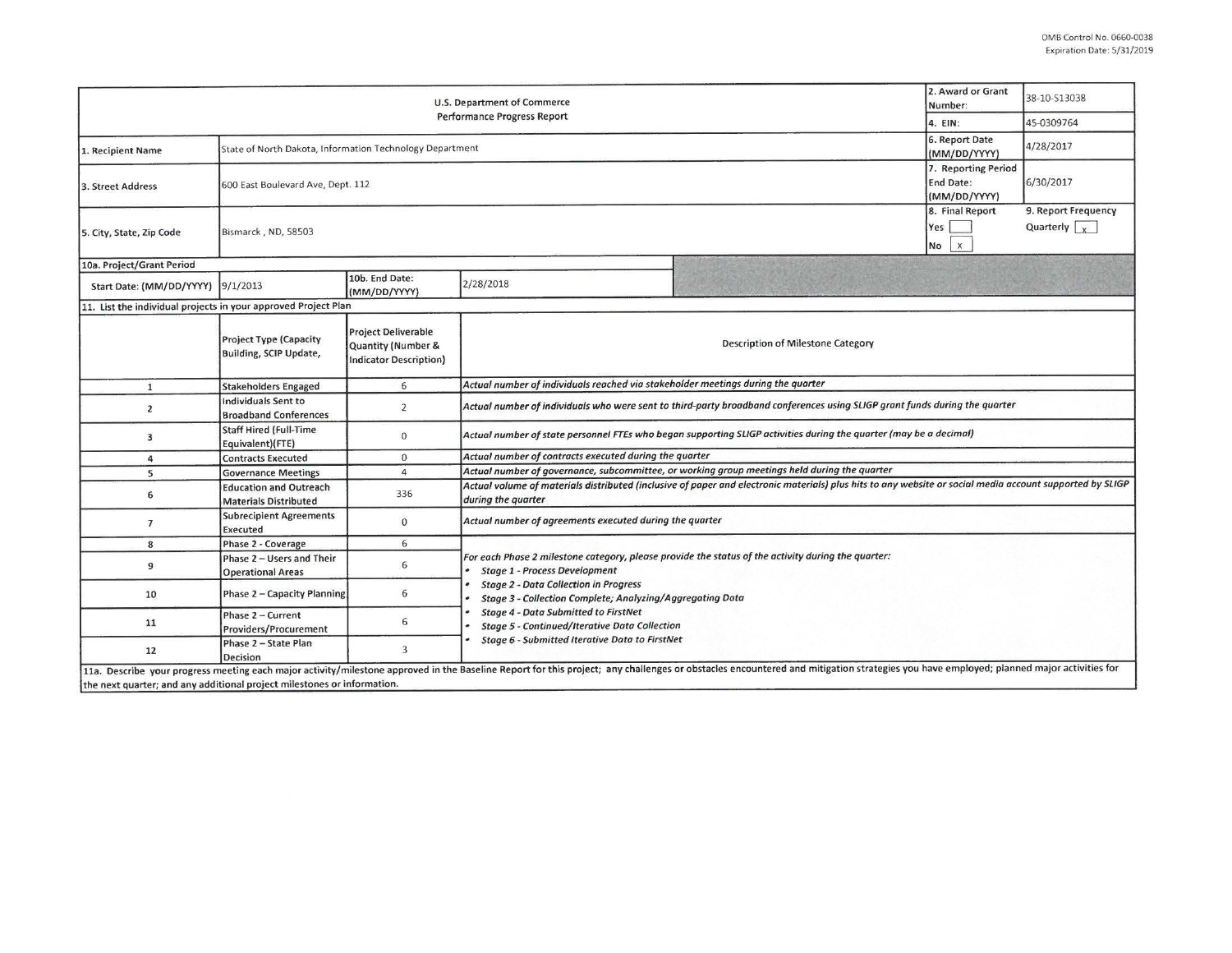Stakeholder Meetings - The ND FirstNet program hosted one stakeholder meeting with 6 attendees on June 16, 2017 in Fargo, ND. The meeting was facilitated by the Televate support contractor. Topics included a summary review Federally proposed plan, a review of the timeline to a final gubernatorial decision, the review process and the contractor's supporting role.

Broadband Conferences - 2 participants attended the FirstNet SPOC meeting in Dallas, Tx, June 7-9, 2017

Staff Hires - No new hires this quarter.

Governance Meetings - Statewide Interoperabiltiy Executive Committee (SIEC) convened on two occassions to discuss public safety interoperability. The Program Manager updated the committee on the status of the federal progr reviewed the State Plan review process. The SIEC governing body also appointed participants for the State Plan review team and approved the award of a contract amendment to add State Plan review technical and programmatic the Televate contract. The ND FirstNet also supported two meetings this quarter between the Federal FirstNet/AT&T team and the Governor's office, providing background information and subject matter expertise.

Education and Outreach - North Dakota experienced 336 visits to our ND FirstNet websites resulting in 190 unique page views. ND FirstNet finalized a video-based certified training program for first responders that explains **First Net services and disseminated the video statewide.** 

Phase 2 Coverage - NO CHANGE. Iterative data submitted to FirstNet September 30, 2016 based on a call for optional submissions.

Phase 2 Users & Operational Areas - NO CHANGE. Iterative data submitted to FirstNet September 30, 2016 based on a call for optional submissions.

Phase 2 Current Providers/Procurement - NO CHANGE. Iterative data submitted to FirstNet September 30, 2016 based on a call for optional submissions.

Phase 2 State Plan Decision - NO CHANGE. ND FirstNet completed received the draft plan from FirstNet and the FirstNet contractor for the proposed ND State plan. Inputs on the draft plan are due in the next quarter, so expe

11b. If the project team anticipates requesting any changes to the approved Baseline Report in the next quarter, describe those below. Note that any substantive changes to the Baseline Report must be approved by the Depart Commerce before implementation.

The project team will be reviewing the overall approved budget for the remainder of the grant with the intent to assess shifting funds away from tasks underutizing funds toward additional personnel funding for key personne and program sponsor will review the submitted data in August/September and consider whether a request should be submitted.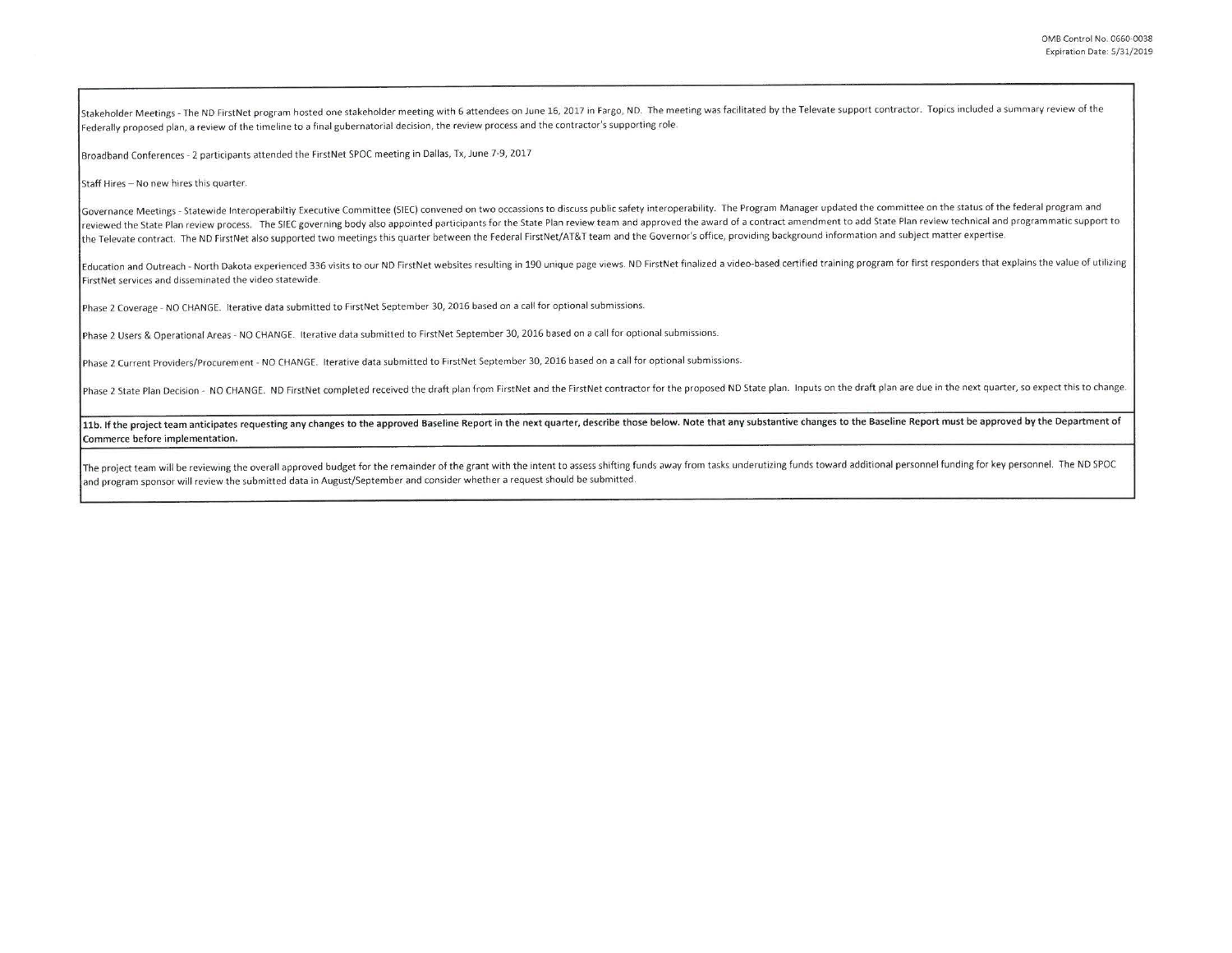11c. Provide any other information that would be useful to NTIA as it assesses this project's progress.

The project team will be issuing a change order to the contract removing several items no longer required during the next quarter. While the Televate contract value went up this quarter, this will shift back down once the is executed. The State Plan review team and SIEC have all been provided access to the restricted version of the draft state plan for North Dakota. Currently, the state team will conduct reviews and submit comments until th 2017. The project sponsor will review the results with the SIEC on July 31, 2017 and the ND SPOC on August 1, 2017 in anticipation of submitting comments to FirstNet and AT&T by August 3, 2017.

11d. Describe any success stories or best practices you have identified. Please be as specific as possible.

12. Personnel

12a. If the project is not fully staffed, describe how any lack of staffing may impact the project's time line and when the project will be fully staffed.

| Job Title                                                                                                                             | FTE%                 |                            | 12b. Staffing Table - Please include all staff that have contributed time to the project. Please do not remove individuals from this table.<br>Project (s) Assigned |                      |                               |                   |                 |                                         | Change                                   |
|---------------------------------------------------------------------------------------------------------------------------------------|----------------------|----------------------------|---------------------------------------------------------------------------------------------------------------------------------------------------------------------|----------------------|-------------------------------|-------------------|-----------------|-----------------------------------------|------------------------------------------|
| Program Manager                                                                                                                       | 50                   |                            | Development of program activites and oversight of Subcontractors                                                                                                    |                      |                               |                   |                 |                                         | No Change                                |
| Project Sponsor                                                                                                                       | 9                    |                            | Oversight of Program Manager and Subrecipient, steering of project                                                                                                  |                      |                               |                   |                 |                                         |                                          |
| C <sub>10</sub>                                                                                                                       | $\mathbf{0}$         |                            | Oversight of project, interface with Governor's Office                                                                                                              |                      |                               |                   |                 |                                         |                                          |
| CFO                                                                                                                                   | $\mathbf{0}$         |                            | Oversight of financial planning, tracking, and reporting practices                                                                                                  |                      |                               |                   |                 |                                         |                                          |
|                                                                                                                                       | $\mathbf{0}$         |                            | Execution of financial tracking, and reporting practices                                                                                                            |                      |                               |                   |                 |                                         | No Change<br>No Change                   |
| Accountant                                                                                                                            |                      |                            |                                                                                                                                                                     |                      |                               |                   |                 |                                         |                                          |
| <b>Project Management Specialist</b>                                                                                                  | 14                   |                            | Management of project management processes                                                                                                                          |                      |                               |                   |                 |                                         | No Change                                |
| Procurement Officer                                                                                                                   | $\Omega$             |                            | Develop, implement, and oversight of contract for subrecipient services                                                                                             |                      |                               |                   |                 |                                         | No Change                                |
| 13. Subcontracts (Vendors and/or Subrecipients)                                                                                       |                      |                            |                                                                                                                                                                     |                      |                               |                   |                 |                                         |                                          |
| 13a. Subcontracts Table - Include all subcontractors. The totals from this table must equal the "Subcontracts Total" in Question 14f. |                      |                            |                                                                                                                                                                     |                      |                               |                   |                 |                                         |                                          |
| Name                                                                                                                                  |                      | <b>Subcontract Purpose</b> | Type<br>(Vendor/Subrec.)                                                                                                                                            | RFP/RFQ Issued (Y/N) | Contract<br>Executed<br>(Y/N) | <b>Start Date</b> | <b>End Date</b> | <b>Total Federal Funds</b><br>Allocated | <b>Total Matching Funds</b><br>Allocated |
| Televate, LLC                                                                                                                         | <b>SLIGP Support</b> |                            | Vendor                                                                                                                                                              | $\vee$               | Y                             | 10/15/2013        | 12/31/2018      | \$826,476                               | \$0.00                                   |
| Agency MABU                                                                                                                           | Design report        |                            | Vendor                                                                                                                                                              | Ν                    | Y                             | 4/1/2014          | 5/1/2014        | \$373.53                                | \$0.00                                   |
|                                                                                                                                       |                      |                            |                                                                                                                                                                     |                      |                               |                   |                 |                                         |                                          |
|                                                                                                                                       |                      |                            |                                                                                                                                                                     |                      |                               |                   |                 |                                         |                                          |
| 13b. Describe any challenges encountered with vendors and/or subrecipients.                                                           |                      |                            |                                                                                                                                                                     |                      |                               |                   |                 |                                         |                                          |
|                                                                                                                                       |                      |                            |                                                                                                                                                                     |                      |                               |                   |                 |                                         |                                          |
|                                                                                                                                       |                      |                            |                                                                                                                                                                     |                      |                               |                   |                 |                                         |                                          |